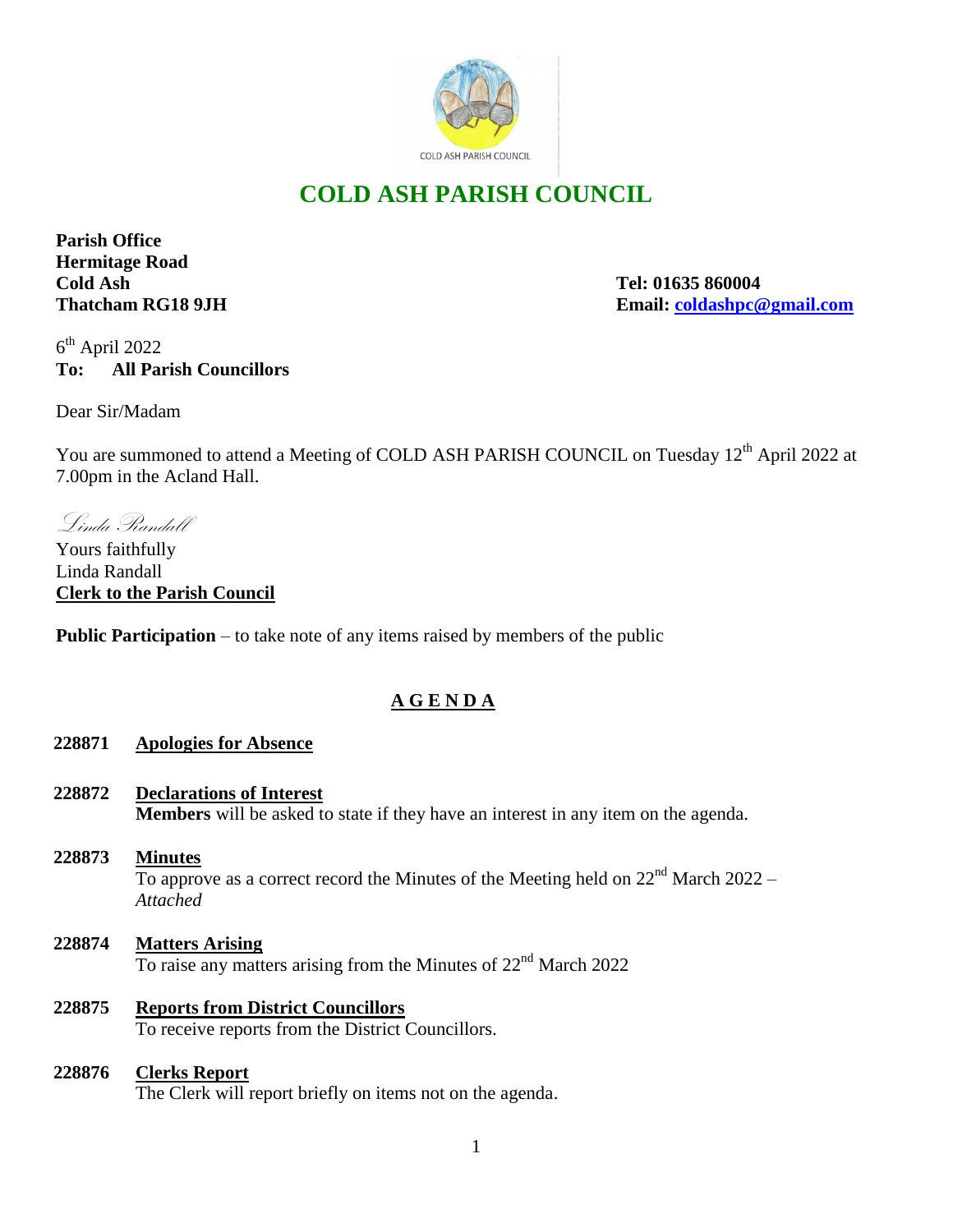#### **228877 Planning Matters**

 *If members of the Public would like to comment on an application they should check the advice on our website:-*

<https://coldashpc.org.uk/the-council/planning/>

#### **a) Planning Applications**:-

**22/00575/HOUSE** Oakview Heath Lane Henwick -*First floor extension and single storey extension to side of property* 

**22/00680/HOUSE** Cobwebs Ashmore Green Thatcham RG18 9EX -*Single storey kitchen/dining side extension.*

### **b) Decisions:-**

**22/00025/CERTP** Connemara Drove Lane -Erection of timber framed car port open to all sides. Flat sheeted roof width 6.50m depth 4.50m height 2.40m **REFUSED**

**16/02529/OUTD** Land Adjacent to Summerfield The Ridge Cold Ash - Outline application for change of use of part of existing agricultural field to residential and the erection of 5 no. detached dwelling houses with ancillary garages, access, parking, landscaping and associated works. Matters to be considered Access and layout. **REFUSED** – Pervious Parish Council Comments - Objection (unanimous)

- 1. With regard to access, there is totally insufficient information regarding visibility splays & sightlines to enable any constructive comment to be made at this stage, particularly on this extremely busy road.
- 2. With regard to layout, Plot 1 is overbearing on neighbouring property Summerfield.
- 3. Although not a matter for this application, the proposed plans indicate dwellings to be too high, at 2 to 2.5 storeys, in comparison to adjacent roof lines, and, as such, the proposed plans are misleading.
- 4. We believe this application to be premature before the Inspector has approved the DPD

**22/00122/HOUSE** Thornfield Henwick - Single Storey Rear Extension. **APPROVED**  Previous Parish Council Comments - No Objection Unanimous

**22/00026/HOUSE** Vista Cottage The Ridge RG18 9HX - Ground Floor: Existing garage and adjoining covered way removed, footprint reduced by 1 metre, and replaced with enlarged living room to project on front elevation. To rear existing kitchen enlarged with utility and rear entrance added. First Floor: Master bedroom added over new ground floor extension. Existing bathroom relocated and staircase modified. **REFUSED** Previous Parish Council Comments - No Objection - Unanimous

## **c) Appeals**

No Appeals

### **228878 Finance**

- **1. Items for payment** Members will be asked to approve Items for Payment on Sheet No 1 22/23 – (*attached as Finance Item 1***.**
- **2**. **Bank reconciliation** Members to note the Bank Reconciliation Statement 31st March 2022 – *(attached)*